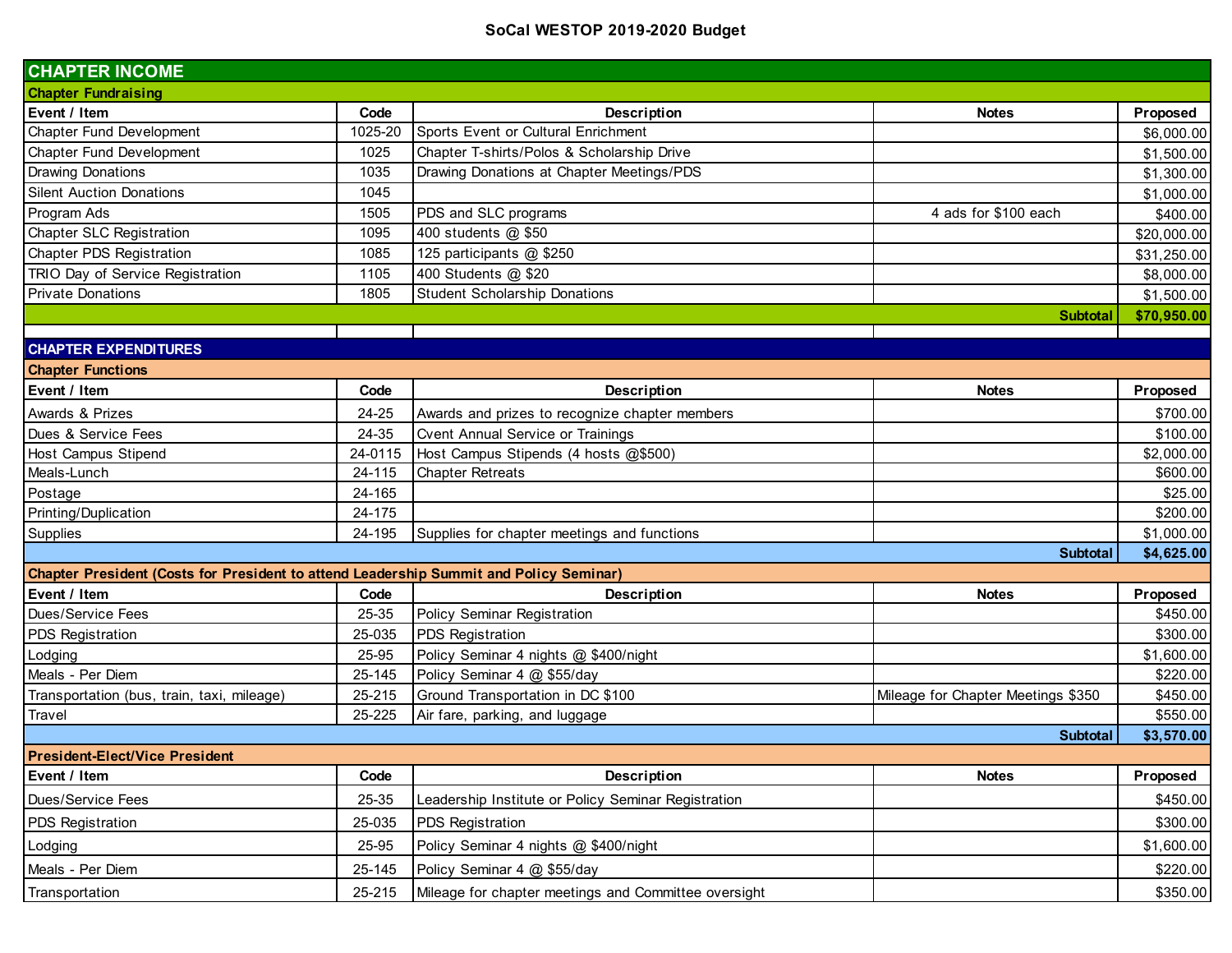| Travel-Plane Fare                                | 25-225 | Air fare, parking, and luggage for Policy & last WESTOP Board Mtg                                         |                       | \$1,050.00 |
|--------------------------------------------------|--------|-----------------------------------------------------------------------------------------------------------|-----------------------|------------|
|                                                  |        |                                                                                                           | <b>Subtotal</b>       | \$3,970.00 |
| Past-President/Career & Professional Development |        |                                                                                                           |                       |            |
| Event / Item                                     | Code   | Description                                                                                               | <b>Notes</b>          | Proposed   |
| Equipment                                        | 49-45  |                                                                                                           |                       | \$610.00   |
| <b>Facility Rental</b>                           | 49-55  |                                                                                                           |                       | \$0.00     |
| PD Academy Consultant                            | 49-075 |                                                                                                           |                       | \$0.00     |
| Honorariums - Speakers                           | 49-75  | 2 speakers @ \$1000 each                                                                                  |                       | \$0.00     |
| Lodging (Room & Board)                           | 49-95  | 10 participants & 2 staff members @ 500 each                                                              |                       | \$0.00     |
| Transportation                                   | 49-215 |                                                                                                           | Visit Venue           | \$680.00   |
|                                                  |        |                                                                                                           | <b>Subtotal</b>       | \$1,290.00 |
| Secretary/Parliamentarian                        |        |                                                                                                           |                       |            |
| Event / Item                                     | Code   | <b>Description</b>                                                                                        | <b>Notes</b>          | Proposed   |
| Printing/Duplication                             | 26-175 |                                                                                                           | \$25 for each         | \$50.00    |
| Supplies                                         | 26-195 |                                                                                                           | \$50 for each         | \$100.00   |
| Transportation                                   | 26-215 | Mileage to attend chapter meetings                                                                        | \$250 for each        | \$500.00   |
|                                                  |        |                                                                                                           | <b>Subtotal</b>       | \$650.00   |
| <b>Treasurer/Treasurer-Elect</b>                 |        |                                                                                                           |                       |            |
| Event / Item                                     | Code   | Description                                                                                               | <b>Notes</b>          | Proposed   |
| Printing/Duplication                             | 38-175 |                                                                                                           | \$25 for each         | \$50.00    |
| Supplies                                         | 38-195 |                                                                                                           | \$50 for each         | \$100.00   |
| Transportation                                   | 38-215 | Mileage to attend chapter meetings                                                                        | \$250 for each        | \$500.00   |
|                                                  |        |                                                                                                           | <b>Subtotal</b>       | \$650.00   |
|                                                  |        | Legislation and Education Committee (Cost for Chairperson to attend Leadership Summit and Policy Seminar) |                       |            |
| Event / Item                                     | Code   | <b>Description</b>                                                                                        | <b>Notes</b>          | Proposed   |
| Dues & Service Fees- Registration                | 34-35  | Policy Seminar                                                                                            |                       | \$450.00   |
| Lodging                                          | 34-95  | Policy Seminar 4 nights @ \$400/night                                                                     |                       | \$1,600.00 |
| Meals- Per Diem                                  | 34-145 | Policy Seminar 4 @ \$55/day                                                                               |                       | \$220.00   |
| Printing/Duplication                             | 34-175 |                                                                                                           |                       | \$0.00     |
| Transportation (bus, train, taxi, mileage)       | 34-215 |                                                                                                           |                       | \$150.00   |
| Travel-Plane Fare                                | 34-225 | (Including parking fee & Luggage fee)                                                                     |                       | \$550.00   |
|                                                  |        |                                                                                                           | <b>Subtotal</b>       | \$2,970.00 |
| <b>Membership Committee</b>                      |        |                                                                                                           |                       |            |
| Event / Item                                     | Code   | Description                                                                                               | <b>Notes</b>          | Proposed   |
| Printing                                         | 35-175 |                                                                                                           |                       | \$100.00   |
| Supplies                                         | 35-195 |                                                                                                           | Gifts for new members | \$250.00   |
| Transportation                                   | 35-215 | Mileage to attend chapter meetings                                                                        |                       | \$250.00   |
|                                                  |        |                                                                                                           | <b>Subtotal</b>       | \$600.00   |
| <b>Technology and Archives Committee</b>         |        |                                                                                                           |                       |            |
| Event / Item                                     | Code   | Description                                                                                               | <b>Notes</b>          | Proposed   |
| Printing/Duplication                             | 81-175 |                                                                                                           |                       | \$25.00    |
| Supplies                                         | 81-195 |                                                                                                           |                       | \$50.00    |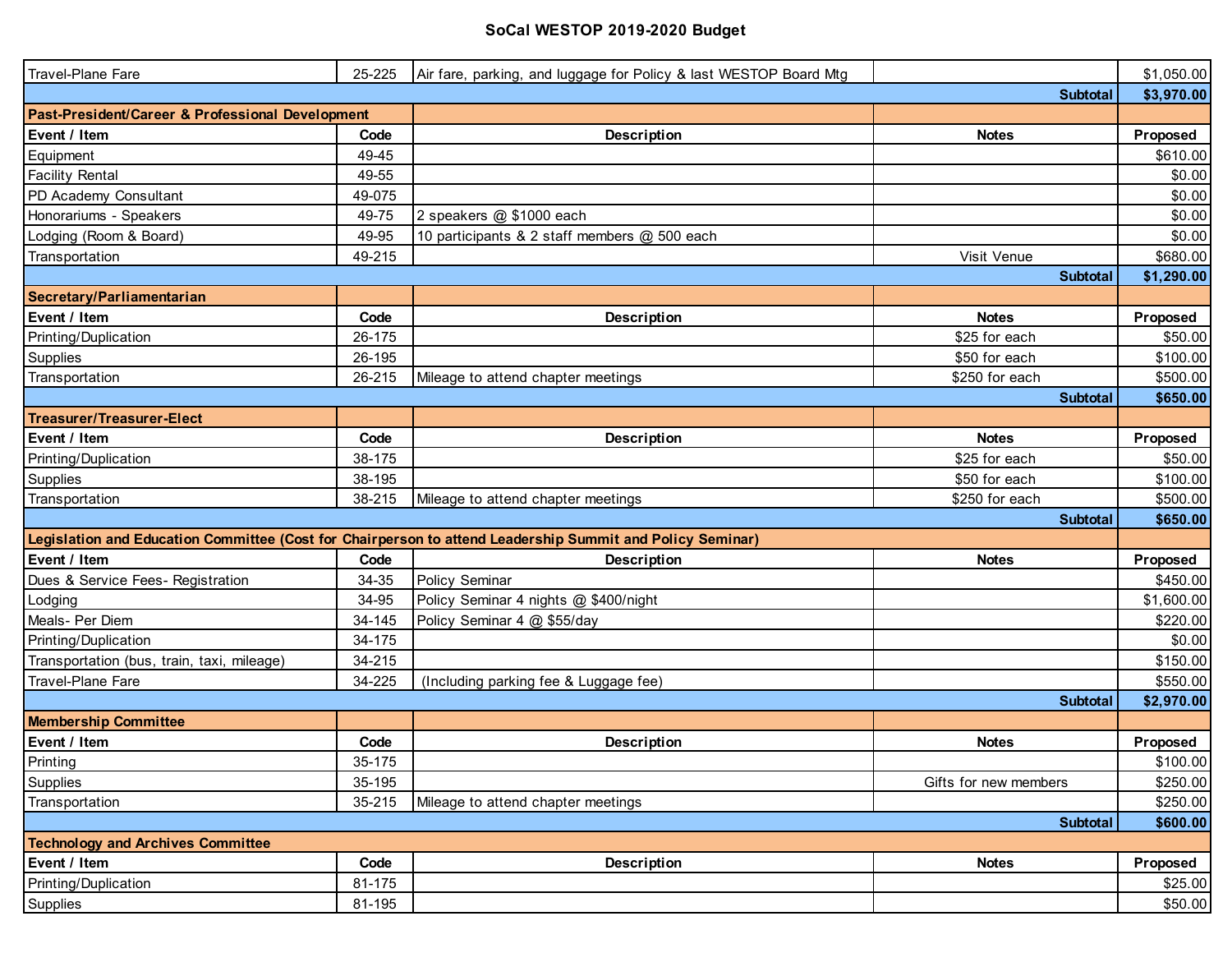| Transportation                                    | 81-215 | Mileage to attend chapter meetings                           |                              | \$250.00   |
|---------------------------------------------------|--------|--------------------------------------------------------------|------------------------------|------------|
|                                                   |        |                                                              | <b>Subtotal</b>              | \$325.00   |
| <b>Public Relations Committee</b>                 |        |                                                              |                              |            |
| Event / Item                                      | Code   | Description                                                  | <b>Notes</b>                 | Proposed   |
| Printing/Duplication                              | 43-175 | Promotional items to improve chapter visibility and branding | Annual WESTOP Conference Ad  | \$500.00   |
| Supplies                                          | 43-195 |                                                              |                              | \$50.00    |
| Transportation                                    | 43-215 | Mileage to attend chapter meetings                           |                              | \$250.00   |
|                                                   |        |                                                              | <b>Subtotal</b>              | \$800.00   |
| <b>Resource Development Committee</b>             |        |                                                              |                              |            |
| Event / Item                                      | Code   | <b>Description</b>                                           | <b>Notes</b>                 | Proposed   |
| Dues & Service Fees - Ticket Purchase             | 45-35  | Cultural event or sporting event                             |                              | \$3,500.00 |
| Supplies                                          | 45-195 |                                                              | PDS Silent Auction & Drawing | \$500.00   |
| Printing/Duplication                              | 45-175 | SoCal Chapter T-shirt                                        | 20 T-shirts @10              | \$200.00   |
| Transportation                                    | 45-215 | Mileage to attend chapter meetings                           |                              | \$250.00   |
|                                                   |        |                                                              | <b>Subtotal</b>              | \$4,450.00 |
| <b>COE Fair Share Committee</b>                   |        |                                                              |                              |            |
| Event / Item                                      | Code   | Description                                                  | <b>Notes</b>                 | Proposed   |
| Printing/Duplication                              | 46-175 |                                                              |                              | \$50.00    |
| Supplies                                          | 46-195 | Items for incentive drawings                                 |                              | \$250.00   |
| Transportation                                    | 46-215 | Mileage to attend chapter meetings                           |                              | \$250.00   |
|                                                   |        |                                                              | <b>Subtotal</b>              | \$550.00   |
| <b>TRIO Alumni Committee</b>                      |        |                                                              |                              |            |
| Event / Item                                      | Code   | Description                                                  | <b>Notes</b>                 | Proposed   |
| Printing/Duplication                              | 41-175 |                                                              |                              | \$25.00    |
| Supplies                                          | 41-195 | Items for incentive drawings                                 |                              | \$50.00    |
| Transportation                                    | 41-215 | Mileage to attend chapter meetings                           |                              | \$250.00   |
|                                                   |        |                                                              | <b>Subtotal</b>              | \$325.00   |
| <b>Professional Development Seminar Committee</b> |        |                                                              |                              |            |
| Event / Item                                      | Code   | Description                                                  | <b>Notes</b>                 | Proposed   |
| Advertising                                       | 65-15  |                                                              |                              | \$0.00     |
| Awards                                            | 65-25  |                                                              |                              | \$525.00   |
| Equipment                                         | 65-45  |                                                              |                              | \$3,000.00 |
| <b>Facility Rental</b>                            | 65-55  |                                                              |                              | \$1,000.00 |
| Honorariums-Entertainers                          | 65-65  |                                                              |                              | \$500.00   |
| Honorariums-Speakers                              | 65-75  |                                                              |                              | \$2,000.00 |
| Hospitality                                       | 65-85  | Alumni Event at \$400                                        |                              | \$900.00   |
| Meals - Breakfast                                 | 65-105 | 130 guest @ \$15                                             |                              | \$1,950.00 |
| Meals - President's Reception                     | 65-155 |                                                              |                              | \$3,000.00 |
| Postage                                           | 65-165 |                                                              |                              | \$0.00     |
| Printing/Duplication                              | 65-175 | Programs and agendas                                         |                              | \$500.00   |
| Supplies                                          | 65-195 | Registration, folders, awards, gifts, etc.                   |                              | \$2,000.00 |
| Transportation                                    | 65-215 | Mileage to visit sites                                       |                              | \$300.00   |
|                                                   |        |                                                              |                              |            |